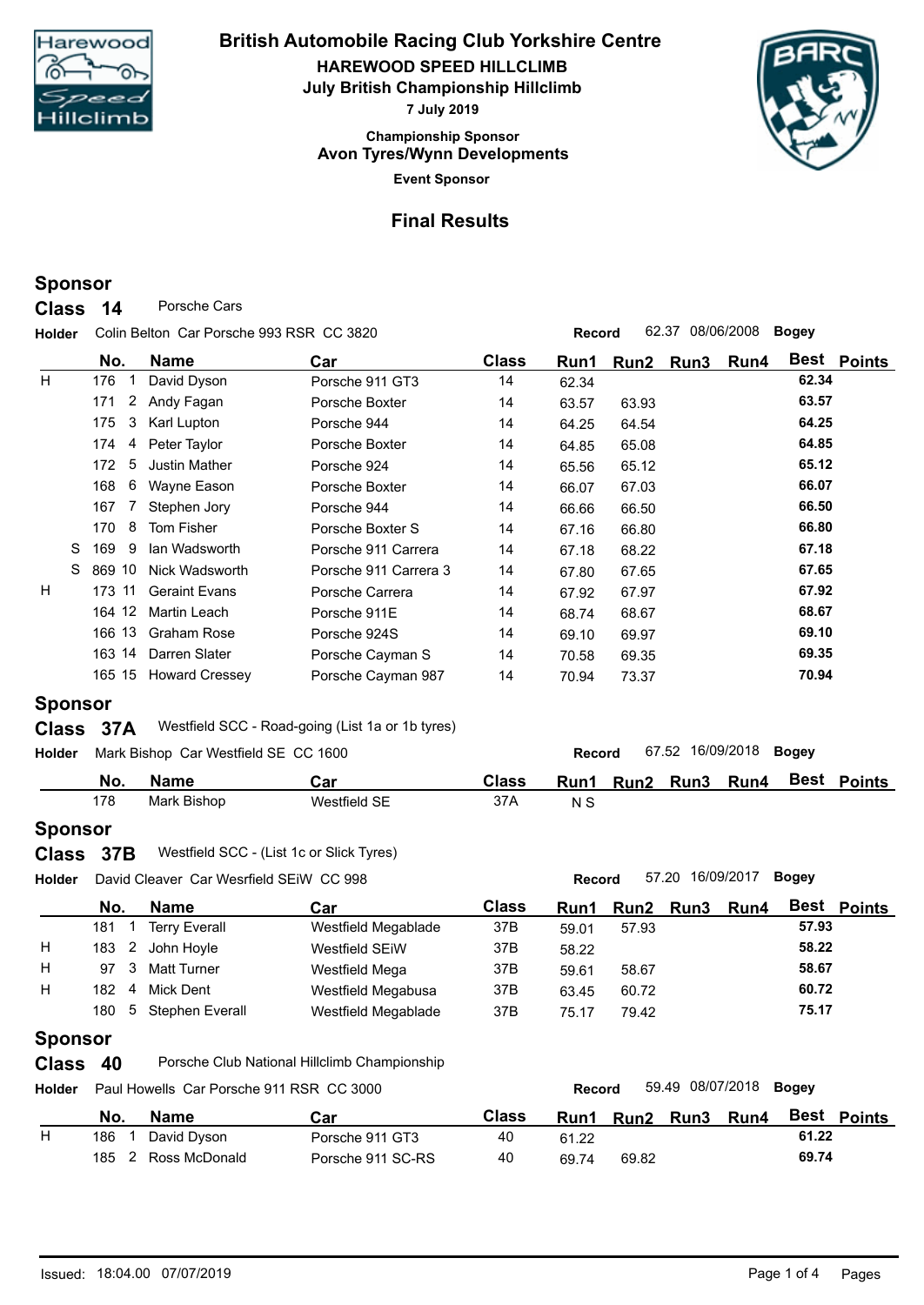| <b>Sponsor</b> |  |
|----------------|--|
|----------------|--|

| Class A1<br>Road-going Series Production Cars up to and including 2000cc |  |
|--------------------------------------------------------------------------|--|
|--------------------------------------------------------------------------|--|

| <b>Holder</b> |     | Sarah Bosworth Car Lotus Elise CC 1796 |                          |                | <b>Record</b> |                     | 64.93 13/05/2012 <b>Bogey</b> |       |        |
|---------------|-----|----------------------------------------|--------------------------|----------------|---------------|---------------------|-------------------------------|-------|--------|
|               | No. | <b>Name</b>                            | Car                      | <b>Class</b>   |               | Run1 Run2 Run3 Run4 |                               | Best  | Points |
|               |     | 77 1 Nigel Hannam                      | Lotus Elise S1           | A1             | 64.85         | 64.95               |                               | 64.85 |        |
|               |     | 76 2 Martin Roberts                    | Lotus Elise S2 Sport 190 | A <sub>1</sub> | 67.27         | 67.50               |                               | 67.27 |        |

#### H 17 3 Andrew Jeffery Austin Mini Cooper S A1 79.95 78.44 **79.95** 78.44 **Sponsor**

| อponsor |
|---------|
|         |

**Class A2** Road-going Series Production Cars over 2000cc

**Holder Record** 60.92 12/05/2019 **Bogey** Jonathan Mounsey Car Mitsubishi EVO 6 CC 1998T T

|            | No. | <b>Name</b>      | Car            | <b>Class</b> | Run1  | Run <sub>2</sub> | <b>Run3</b> | Run4 | Best  | <b>Points</b> |  |
|------------|-----|------------------|----------------|--------------|-------|------------------|-------------|------|-------|---------------|--|
| H          | 60  | Chris Berrisford | Subaru Impreza | A2           | 62.56 | 62.07            |             |      | 62.07 |               |  |
| -          | 49  | 2 Jon Maycock    | Mazda MX5      | A2           | 64.96 | 64.99            |             |      | 64.96 |               |  |
| <b>HBL</b> | 59  | Peter Herbert    | Porsche 911    | A2           | 68.59 | 68.96            |             |      | 68.59 |               |  |
|            |     |                  |                |              |       |                  |             |      |       |               |  |

#### **Sponsor**

| <b>Class</b> |  | Roadgoing Specialist Production Cars |
|--------------|--|--------------------------------------|
|--------------|--|--------------------------------------|

| Holder |      | David Warburton Car Caterham 7 CC 1800 |               |              | 59.74 03/07/2011<br>Boaev<br><b>Record</b> |       |  |                |       |                    |  |  |
|--------|------|----------------------------------------|---------------|--------------|--------------------------------------------|-------|--|----------------|-------|--------------------|--|--|
|        | No.  | Name                                   | Car           | <b>Class</b> | Run1                                       |       |  | Run2 Run3 Run4 |       | <b>Best Points</b> |  |  |
| H      | 73 1 | Leon Franks                            | Sylva Striker | В            | 66.19                                      | 65.54 |  |                | 65.54 |                    |  |  |
|        |      | 72 2 John Pick                         | AMS Murtaya   | В            | 66.54                                      | 66.06 |  |                | 66.06 |                    |  |  |
|        |      | 69 3 Anthony Shearman                  | Caterham 310R | B            | 66.53                                      | 66.54 |  |                | 66.53 |                    |  |  |

#### **Sponsor**

**Holder Record** 63.54 08/07/2018 **Bogey** Gavin Neate Car Peugeot 106 CC 1360

| No. | <b>Name</b>        | Car         | Class | Run1  | Run <sub>2</sub> | <b>Run3</b> | Run4 | Best  | <b>Points</b> |
|-----|--------------------|-------------|-------|-------|------------------|-------------|------|-------|---------------|
| 79  | Andrew Russell     | Ginetta G15 | С1    | 66.11 | 65.14            |             |      | 65.14 |               |
| 80  | <b>Eric Morrev</b> | Hillman Imp | С1    | 66.59 | 103.35           |             |      | 66.59 |               |

### **Sponsor**

**Class** C2 Modified Series Production Cars 1401cc and up to & including 2000cc

| <b>Holder</b> |     | Sarah Bosworth Car Lotus Elise CC 1796 | 60.04 02/07/2017<br><b>Bogey</b><br>Record |       |       |           |  |      |       |        |
|---------------|-----|----------------------------------------|--------------------------------------------|-------|-------|-----------|--|------|-------|--------|
|               | No. | <b>Name</b>                            | Car                                        | Class | Run1  | Run2 Run3 |  | Run4 | Best  | Points |
|               | 83  | <b>Stuart Stelling</b>                 | Ford Escort RS2000                         | C2    | 64.20 | 63.86     |  |      | 63.86 |        |

### **Sponsor**

- **Class C3** Modified Series Production Cars over 2000cc
- **Holder Record** 58.77 05/07/2015 **Bogey** Steven Darley Car Subaru Impreza CC 2350T T

|     | No. |   | <b>Name</b>               | Car                   | <b>Class</b>   | Run1  | Run2 Run3 | <b>Run4</b> |       | Best Points |
|-----|-----|---|---------------------------|-----------------------|----------------|-------|-----------|-------------|-------|-------------|
|     | 95  |   | Stephen Moore             | Mitsubishi Evo 6      | C3             | 60.23 | 60.30     |             | 60.23 |             |
| H   | 88  | 2 | <b>Richard Hargreaves</b> | Ford Escort MK2       | C3             | 61.29 | 60.68     |             | 60.68 |             |
| LS  | 93  |   | 3 Jonathan Williamson     | Porsche 911 Carrera   | C3             | 64.58 | 64.41     |             | 64.41 |             |
| H   | 91  | 4 | Garry Morgan              | Vauxhall Chevette HSR | C <sub>3</sub> | 66.18 | 65.80     |             | 65.80 |             |
| LS  | 793 |   | 5 Laura Wardle            | Porsche 911 Carrera   | C3             | 66.46 | 66.78     |             | 66.46 |             |
| H L | 94  | 6 | <b>Geoff Twemlow</b>      | Subaru Impreza        | C3             | 70.22 | 69.70     |             | 69.70 |             |
|     |     |   |                           |                       |                |       |           |             |       |             |

### **Sponsor**

**Class D** Modified Specialist Production Cars

**Holder Record** 56.27 08/07/2018 **Bogey** Andrew Griffiths Car Caterham CC 1585

| No. |       | <b>Name</b>    | Car               | <b>Class</b> | Run1  | Run2  | <b>Run3</b> | Run4 | Best  | <b>Points</b> |  |
|-----|-------|----------------|-------------------|--------------|-------|-------|-------------|------|-------|---------------|--|
| 100 |       | Simon Jenks    | Caterham S Sport  |              | 58.57 | 57.72 |             |      | 57.72 |               |  |
| 68  |       | 2 Mark Durrant | Caterham Hayabusa | D            | 61.22 | 59.77 |             |      | 59.77 |               |  |
| 102 | . . ว | Mark Scott     | Dax Rush          |              | 61.78 | 61.02 |             |      | 61.02 |               |  |
|     |       |                |                   |              |       |       |             |      |       |               |  |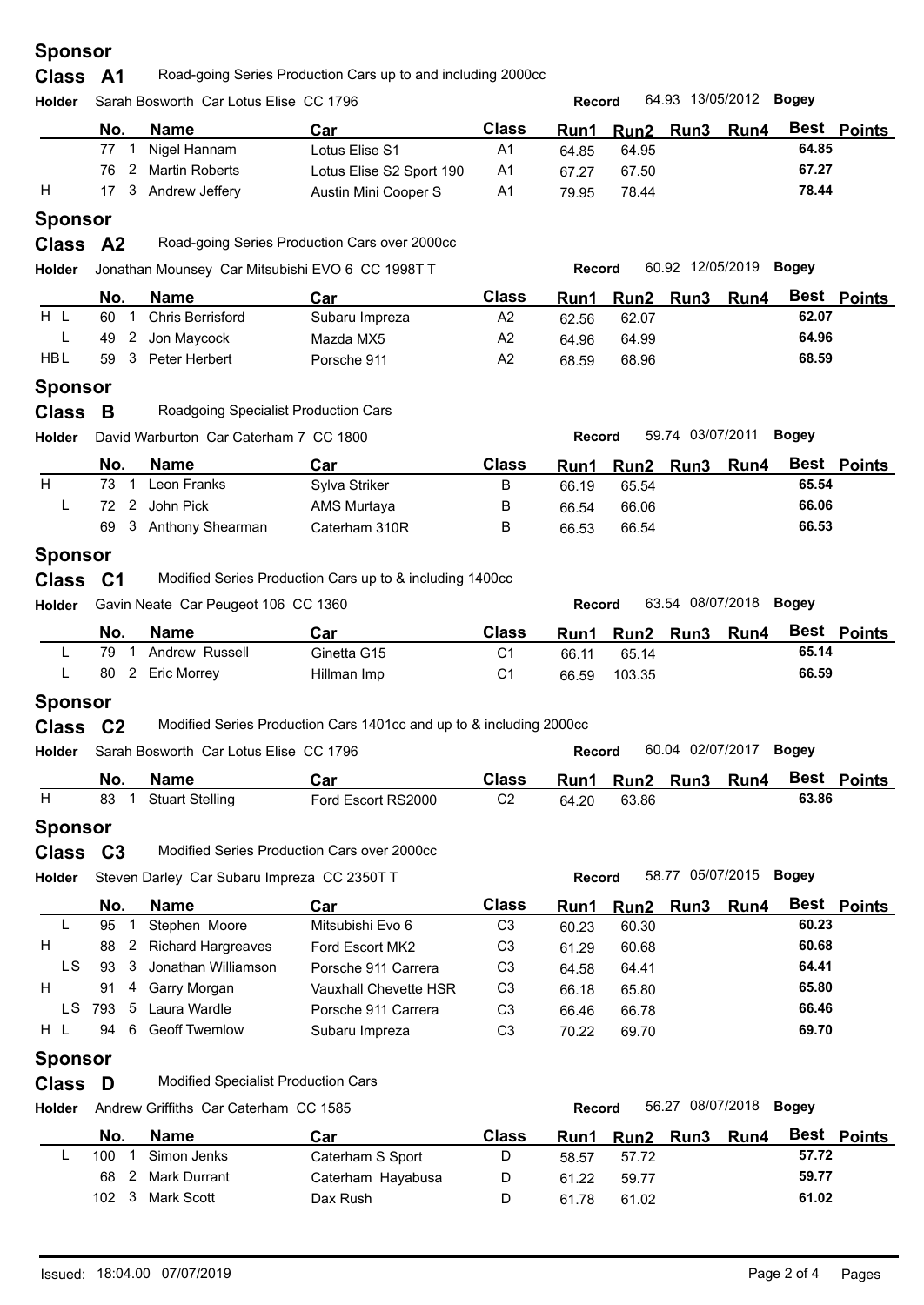## **Sponsor**

## **Class G** Sports Libre Car over 2000cc

| Holder |     | Matthew Harrison Car SPA 04 CC 3500 T |              | 52.98 02/07/2006<br>Bogey<br>Record |             |            |  |             |       |             |  |
|--------|-----|---------------------------------------|--------------|-------------------------------------|-------------|------------|--|-------------|-------|-------------|--|
|        | No. | <b>Name</b>                           | Car          | Class                               | <b>Run1</b> | Run2 Run3  |  | <b>Run4</b> |       | Best Points |  |
| BL     | 107 | Allan McDonald                        | Mini Evo     | G                                   | 57.54       | 57.68      |  |             | 57.54 |             |  |
| BL     |     | 108 2 Christian Mineeff               | Pilbeam MP43 | G                                   | 57.79       | <b>DNF</b> |  |             | 57.79 |             |  |
|        |     |                                       |              |                                     |             |            |  |             |       |             |  |

## **Sponsor**

**Class I** Racing Cars 601cc up to & including1100cc

**Holder Record** 49.93 12/05/2019 **Bogey** Robert Kenrick Car GWR Raptor 2 CC 1024

|                    | No.                | <b>Name</b>            | Car              | <b>Class</b> | Run1  | Run2       | Run3 | Run4 | Best Points |
|--------------------|--------------------|------------------------|------------------|--------------|-------|------------|------|------|-------------|
| BL                 | 8                  | <b>Robert Kenrick</b>  | GWR Raptor 2     |              | 49.54 | 48.58      |      |      | 48.58       |
| <b>BL</b>          | 2<br>124           | <b>Eynon Price</b>     | Force TA         |              | 52.55 | 52.53      |      |      | 52.53       |
| $H$ S              | 117<br>3           | <b>Ed Carter</b>       | Force PT         |              | 53.02 | 52.68      |      |      | 52.68       |
| HBLS               | 120<br>4           | Stephen Owen           | <b>OMS 28</b>    |              | 52.96 | 53.01      |      |      | 52.96       |
| BL                 | $5^{\circ}$<br>118 | <b>Harry Pick</b>      | <b>OMS 3000M</b> |              | 53.00 | 53.06      |      |      | 53.00       |
| <b>HBL</b>         | 119<br>6           | <b>Steve Marr</b>      | PCD Saxon        |              | 53.60 | 53.04      |      |      | 53.04       |
| BL                 | 123<br>-7          | Darren Gumbley         | Force TA         |              | 53.12 | <b>DNF</b> |      |      | 53.12       |
| HB S               | 122<br>8           | <b>Ben Tranter</b>     | <b>OMS 2000M</b> |              | 53.44 | 53.22      |      |      | 53.22       |
| <sub>S</sub><br>H. | 822<br>9           | Rob Spedding           | <b>OMS 2000M</b> |              | 54.64 | 54.41      |      |      | 54.41       |
| HBLS               |                    | 816 10 Richard Summers | DJ Firehawk      |              | 56.19 | 54.73      |      |      | 54.73       |
| H LS               |                    | 115 11 Wil Ker         | OMS CF09         |              | 56.55 | 55.96      |      |      | 55.96       |
|                    |                    | 111 12 Emma Rayson     | Jedi MK1         |              | 56.49 | 55.98      |      |      | 55.98       |
| <b>BLS</b>         |                    | 116 13 Felix Summers   | DJ Firehawk      |              | 57.51 | 56.34      |      |      | 56.34       |
| HB S               |                    | 820 14 Lynn Owen       | <b>OMS 28</b>    |              | 56.79 | 56.64      |      |      | 56.64       |
| H<br>S             | 817 15             | <b>Steve Carter</b>    | Force PT         |              | 58.95 | 57.22      |      |      | 57.22       |
| LS.                | 815 16             | <b>Ben Hamer</b>       | OMS CF09         |              | 58.86 | 57.84      |      |      | 57.84       |
| H                  | 112 17             | Paul Gibson            | <b>OMS 3000M</b> |              | 58.87 | 58.02      |      |      | 58.02       |
| B                  | 113                | Keith Weeks            | Image FF5        |              | N S   |            |      |      |             |

### **Sponsor**

**Class** J1 Formula Ford 1600 Racing Cars manufactured before 1994

**Holder Record** 59.65 08/07/2018 **Bogey** Rob Spedding Car Vector TF93K CC 1600

|     | No. | <b>Name</b>        | Car                | Class          | Run1  | <b>Run2</b> | Run3 | <b>Run4</b> | Best  | Points |  |
|-----|-----|--------------------|--------------------|----------------|-------|-------------|------|-------------|-------|--------|--|
|     | 128 | Samantha Lester    | Van Diemen RF92    | J1             | F/R   | 64.04       |      |             | 64.04 |        |  |
|     |     | 127 2 Doug Auld    | Ford Swift 93      | J <sub>1</sub> | 65.45 | 65.35       |      |             | 65.35 |        |  |
| H L |     | 126 3 Ed McDonough | Dulon Formula Ford | J <sub>1</sub> | 72.19 | 71.41       |      |             | 71.41 |        |  |
|     |     |                    |                    |                |       |             |      |             |       |        |  |

### **Sponsor**

**Class** J2 Racing Cars 1101cc up to & including 1600cc

|                                  |                                |                                                                                                                      |                                         | Record |            |  |      |           |                        |  |  |  |
|----------------------------------|--------------------------------|----------------------------------------------------------------------------------------------------------------------|-----------------------------------------|--------|------------|--|------|-----------|------------------------|--|--|--|
|                                  | Name                           | Car                                                                                                                  | <b>Class</b>                            | Run1   |            |  | Run4 |           | <b>Best Points</b>     |  |  |  |
|                                  |                                | Empire Evo 2                                                                                                         | J <sub>2</sub>                          | 52.15  | 51.96      |  |      | 51.96     |                        |  |  |  |
|                                  | Leslie Mutch                   | <b>GWR Raptor</b>                                                                                                    | J2                                      | 52.26  | 89.65      |  |      | 52.26     |                        |  |  |  |
|                                  |                                | Empire Evo 2                                                                                                         | J2                                      | 55.33  | 54.99      |  |      | 54.99     |                        |  |  |  |
|                                  |                                | Force TA                                                                                                             | J <sub>2</sub>                          | 55.06  | <b>DNF</b> |  |      | 55.06     |                        |  |  |  |
|                                  |                                | Force TA                                                                                                             | J2                                      | 56.56  | 55.20      |  |      | 55.20     |                        |  |  |  |
|                                  | <b>Neal Coles</b>              | <b>OMS 28</b>                                                                                                        | J2                                      | 58.48  | 55.23      |  |      | 55.23     |                        |  |  |  |
|                                  | Allan Warburton                | Gould GR59                                                                                                           | J <sub>2</sub>                          | N S    |            |  |      |           |                        |  |  |  |
|                                  | David Warburton                | Gould GR59                                                                                                           | J <sub>2</sub>                          | N S    |            |  |      |           |                        |  |  |  |
| <b>BLS 833</b><br><b>BLS</b> 133 | No.<br><b>BLS</b> 132 1<br>130 | Matthew Ryder<br>9 <sup>2</sup><br>S 832 3 Caroline Ryder<br>BLS 131 4 Olivia Cooper<br>BLS 831 5 Liam Cooper<br>- 6 | Richard Spedding Car GWR Raptor CC 1598 |        |            |  |      | Run2 Run3 | 48.59 08/07/2018 Bogey |  |  |  |

## **Sponsor**

**Class K1** Racing Cars 1601cc up to & including 2000cc (normally aspirated engines)

| <b>Holder</b> |     | Paul Haimes Car Dallara F301 CC 1998 |                     |                | 51.74 04/07/2010<br>Boaev<br><b>Record</b> |           |  |             |       |               |  |  |
|---------------|-----|--------------------------------------|---------------------|----------------|--------------------------------------------|-----------|--|-------------|-------|---------------|--|--|
|               | No. | <b>Name</b>                          | Car                 | Class          | Run1                                       | Run2 Run3 |  | <b>Run4</b> | Best  | <b>Points</b> |  |  |
| HBL           | 140 | Johnathen Varley                     | <b>GWR Predator</b> | K1             | 51.07                                      | 51.37     |  |             | 51.07 |               |  |  |
| HB            | 138 | Lee Griffiths                        | OMS 25              | K <sub>1</sub> | 55.07                                      | 53.71     |  |             | 53.71 |               |  |  |